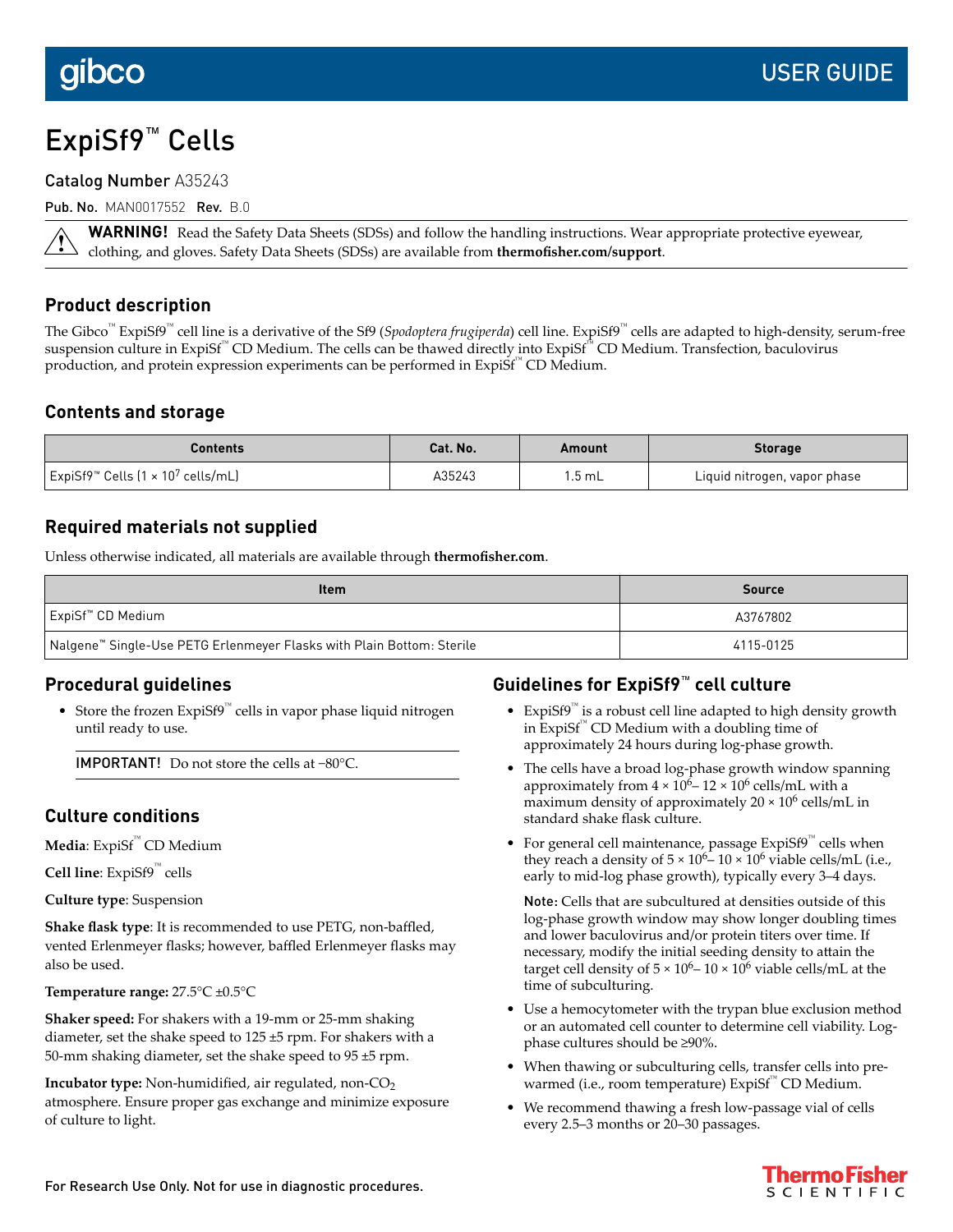# **Thaw ExpiSf9**™ **cells**

1. Remove one vial of cells from liquid nitrogen and swirl in a 37°C water bath for 1 to 2 minutes to thaw the cells rapidly until only a small amount of ice remains.

Note: Do not submerge the vial in the water.

- 2. Just before the cells are completely thawed, decontaminate the vial by wiping with 70% ethanol before opening it in a laminar flow hood.
- 3. Transfer the entire contents of the cryovial with a 2-mL or 5-mL pipette into a 125-mL PETG, sterile, non-baffled, vented shake flask containing 25 mL of pre-warmed (i.e., room temperature) ExpiSf™ CD Medium.

IMPORTANT! ExpiSf™ CD Medium comes in a ready-to-use format. For suspension growth, baculovirus production, and protein expression applications, use the ExpiSf<sup>™</sup> CD Medium without any supplementation.

- 4. Incubate the cells at  $27.5^{\circ}$ C ±0.5°C in a non-humidified, non-CO<sup>2</sup> atmosphere incubator on an orbital shaker platform set at 125 ±5 rpm (for shakers with a 19-mm or 25-mm shaking diameter) or 95 ±5 rpm (for shakers with a 50-mm shaking diameter).
- 5. Three days post-thaw, determine viable cell density and percent viability.

Note: Cell viability should be ≥80% by three days post-thaw.

6. Continue to monitor cell density and viability and subculture the cells once the culture has reached  $5 \times 10^6 - 10 \times 10^6$  viable cells/mL (typically 4–5 days post-thaw).

## **Guidelines to subculture ExpiSf9**™ **cells**

- Passage ExpiSf9™ cells directly in ExpiSf™ CD Medium.
- It is recommended to use a 125-mL or 250-mL PETG, sterile, non-baffled, vented shake flask containing 20–32% total working volume of cell suspension. When using larger flasks, the total working volume should be between 25–33%.
- Subculture ExpiSf9<sup>™</sup> cells when they attain a density of  $5 \times 10^6$ – $10 \times 10^6$  viable cells/mL.
- Cells should exhibit only minimal clumping during routine cell culture maintenance.

## **Subculture ExpiSf9**™ **cells**

- 1. Using the viable cell density, calculate the volume of cell suspension required to seed a new shake flask according to the recommended seeding densities in Table 1 and the recommended culture volumes in Table 2.
- 2. Transfer the calculated volume of cells to fresh, pre-warmed (i.e., room temperature) ExpiSf™ CD Medium in a shake flask.

3. Incubate flasks at  $27.5^{\circ}$ C ±0.5°C in a non-humidified, non-CO<sup>2</sup> atmosphere incubator on a shaker platform set at 125 ±5 rpm (for shakers with a 19-mm or 25-mm shaking diameter) or 95 ±5 rpm (for shakers with a 50-mm shaking diameter) until cultures reach a density of  $5 \times 10^6$ - $10 \times 10^6$  viable cells/mL.

Note: If necessary, modify the initial seeding density to attain the target cell density of  $5 \times 10^6$ – $10 \times 10^6$  viable cells/mL at the time of subculturing.

4. Repeat Steps 1–3 to maintain or expand the cells for baculovirus production or protein expression.

Table 1 Recommended seeding densities for routine cell culture

| <b>Subculture timing</b>              | <b>Seeding density</b>                                     |
|---------------------------------------|------------------------------------------------------------|
| Cells ready 3 days post-<br>passaging | $0.7 \times 10^{6} - 1.0 \times 10^{6}$ viable cells/mL    |
| Cells ready 4 days post-<br>passaging | $0.4 \times 10^{6}$ -0.6 × 10 <sup>6</sup> viable cells/mL |

Table 2 Recommended culture volume using different nonbaffled shake flask sizes

| Shake flask size | <b>Recommended culture</b><br>volume |
|------------------|--------------------------------------|
| $125 - mL$       | $25 - 30$ mL                         |
| $250 \cdot mL$   | $50 - 60$ mL                         |
| $500 \cdot mL$   | $100 - 120$ mL                       |
| $1-L$            | 200-240 mL                           |
| $2-L$            | 400-480 mL                           |
| $3-1$            | 600-800 mL                           |

## **Guidelines to cryopreserve ExpiSf9**™ **cells**

- ExpiSf9<sup>™</sup> cells can be frozen directly in ExpiSf<sup>™</sup> CD Medium.
- Freeze ExpiSf9<sup>™</sup> cells at a final density of  $1 \times 10^7$  viable cells/mL in 1.5 mL total volume of 92.5% conditioned  $ExpiSf^M$ CD Medium and 7.5% DMSO.
- Allow cells to attain a viable cell density of  $3 \times 10^6$   $4.5 \times 10^6$  cells/mL and  $\geq 95\%$  viability before harvest.

Note: For cryopreservation, the viable cell density at time of harvest is critical for optimal cell health. Therefore, make sure to only harvest cells when they are within the recommended  $3 \times 10^6$  –  $4.5 \times 10^6$  viable cells/mL range. If viable cell density is too low at the time of harvest, return cells to the incubator until the cells reach the recommended density. If viable cell density is too high at the time of harvest, subculture the cells at  $0.5 \times 10^6$  –  $0.6 \times 10^6$  cells/mL and prepare for harvest again after 3–4 days.

## **Cryopreserve ExpiSf9**™ **cells**

- 1. Centrifuge the cells at  $300 \times g$  for 5 minutes.
- 2. Decant the spent "conditioned" medium into a sterile conical tube or bottle.

IMPORTANT! Do not discard the supernatant.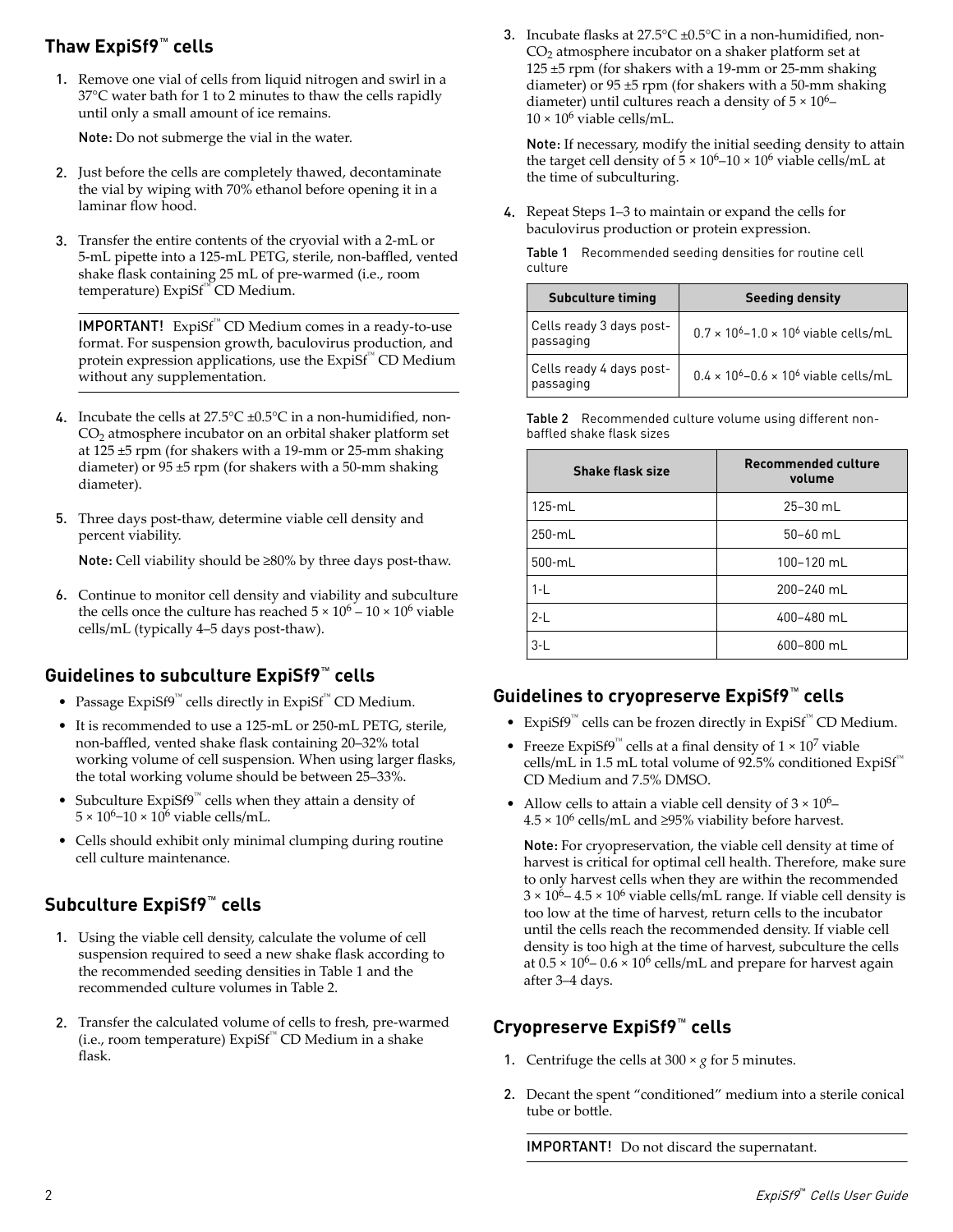- 3. Resuspend the cell pellet using the appropriate volume of conditioned medium collected above to achieve a final cell density of  $1 \times 10^7$  viable cells/mL, and gently resuspend the cell pellet by pipetting up/down.
- 4. Add the required volume of DMSO (7.5% final) to the cell suspension and gently mix.
- 5. Immediately aliquot 1.5 mL cell suspension volume per cryovial.
- 6. Freeze the cells in an automated or manual controlled-rate freezing apparatus following standard procedures.

Note: For ideal cryopreservation, the freezing rate should be a decrease of 1°C per minute.

7. Transfer frozen vials to liquid nitrogen (vapor phase) for long-term storage.

#### **Guidelines to adapt Sf9 and Sf21 cells to ExpiSf**™ **CD Medium**

- You may adapt your Sf9 and Sf21 cells for growth in ExpiSf™ CD Medium.
- We recommend using a sequential adaptation protocol.
- It is critical that cell viability be at least 90% and the growth rate be in mid-logarithmic phase prior to initiating adaptation procedures.

Note: This procedure is meant to serve as a guideline for your adaptation process. Different growth kinetics and maximum cell density may be observed during the adaptation of your Sf9 or Sf21 cell line.

## **Adapt Sf9 and Sf21 cells to ExpiSf**™ **CD Medium**

1. Subculture Sf9 or Sf21 cells into a 25:75 ratio of ExpiSf<sup>™</sup> CD Medium to the original media.

Note: In the event that cells lag during this first transition, it is possible to reduce the ratio to 10:90 as a first step and/or to use conditioned media for this first step.

Note: During the adaptation procedure use a seeding density of  $1.0 \times 10^6$  viable cells/mL at each sub-culturing step.

- 2. Incubate at  $27.5^{\circ}$ C ±0.5°C in a non-humidified, non-CO<sub>2</sub> atmosphere incubator on an orbital shaker platform set at  $125 \pm 5$  rpm (19-mm or 25-mm shaking diameter) or 95  $\pm$ 5 rpm (50-mm shaking diameter).
- 3. Three to four days after subculture, remove a small amount of the cell suspension and perform a cell count to determine viable cell density and viability.

Note: If cells are >90% viable and  $≥5 × 10<sup>6</sup>$  viable cells/mL, they are ready to be passaged. If cells are at ≥90% viability, but have not reached the desired density, return cells to the incubator for 1–2 days, until the viable cell density is  $\geq$ 5 × 10<sup>6</sup> cells/mL.

4. Subculture when the viable cell density is  $\geq 5 \times 10^6$  cells/mL by passaging cells into a 50:50 ratio of ExpiSf<sup>™</sup> CD Medium to original medium.

**5.** Repeat Step 4, increasing stepwise the ratio of  $Expisf^{\mathbb{N}}CD$ Medium to original medium (75:25 followed by 90:10) until the cells are transferred into 100% ExpiSf™ CD Medium.

Note: Multiple passages at each step may be needed. Subculture cells when viable cell density is  $\geq 5 \times 10^6$  cells/mL at each step.

6. Once fully adapted to  $ExpiSf^{\mathbb{N}}$  CD Medium, the viable cell density should exceed  $5 \times 10^6$  cells/mL with a viability  $\geq 90\%$ within 3–4 days of subculture (when using a seeding density of  $1 \times 10^6$  cells/mL).

At this stage the seeding density may be reduced to  $0.5 \times 10^6$ - $1.0 \times 10^6$  viable cells/mL for subsequent passaging.

7. At this point, it is recommended to create a cell bank of the adapted cells. As with any cell line adaptation, it is best practice to continue to culture and monitor the cells as they gain more passages in ExpiSf™ CD Medium and generate additional cell banks, as necessary.

## **Related products**

Unless otherwise indicated, all materials are available through **[thermofisherǯcom](http://www.thermofisher.com)**.

| Item                                                                                 | <b>Source</b>         |
|--------------------------------------------------------------------------------------|-----------------------|
|                                                                                      | A38841[1]             |
| ExpiSf™ Expression System Starter Kit                                                | A39112 <sup>[2]</sup> |
|                                                                                      | A39111[3]             |
| ExpiFectamine™ Sf Transfection Reagent                                               | A38915                |
| ExpiSf <sup>™</sup> Protein Production Kit, 1 L                                      | A3767806              |
| ExpiSf <sup>™</sup> Protein Production Kit, 10 L                                     | A3767807              |
| ExpiSf <sup>™</sup> Protein Production Kit, $5 \times 10$ L                          | A3767808              |
| Bac-to-Bac™ Baculovirus Expression System                                            | 10359-016             |
| Bac-to-Bac™ C-His TOPO™ Expression<br>System                                         | A11100                |
| Bac-to-Bac <sup>™</sup> N-His TOPO <sup>™</sup> Expression<br>System                 | A11101                |
| Bac-to-Bac™ HBM TOPO™ Secreted<br><b>Expression System</b>                           | A11339                |
| Nalgene <sup>™</sup> Single-Use PETG Erlenmeyer<br>Flasks with Plain Bottom: Sterile | 4115-0125             |
| Trypan Blue Stain                                                                    | 15250                 |

[1] North America, Europe

[2] Latin America, Asia Pacific, Japan

[3] China